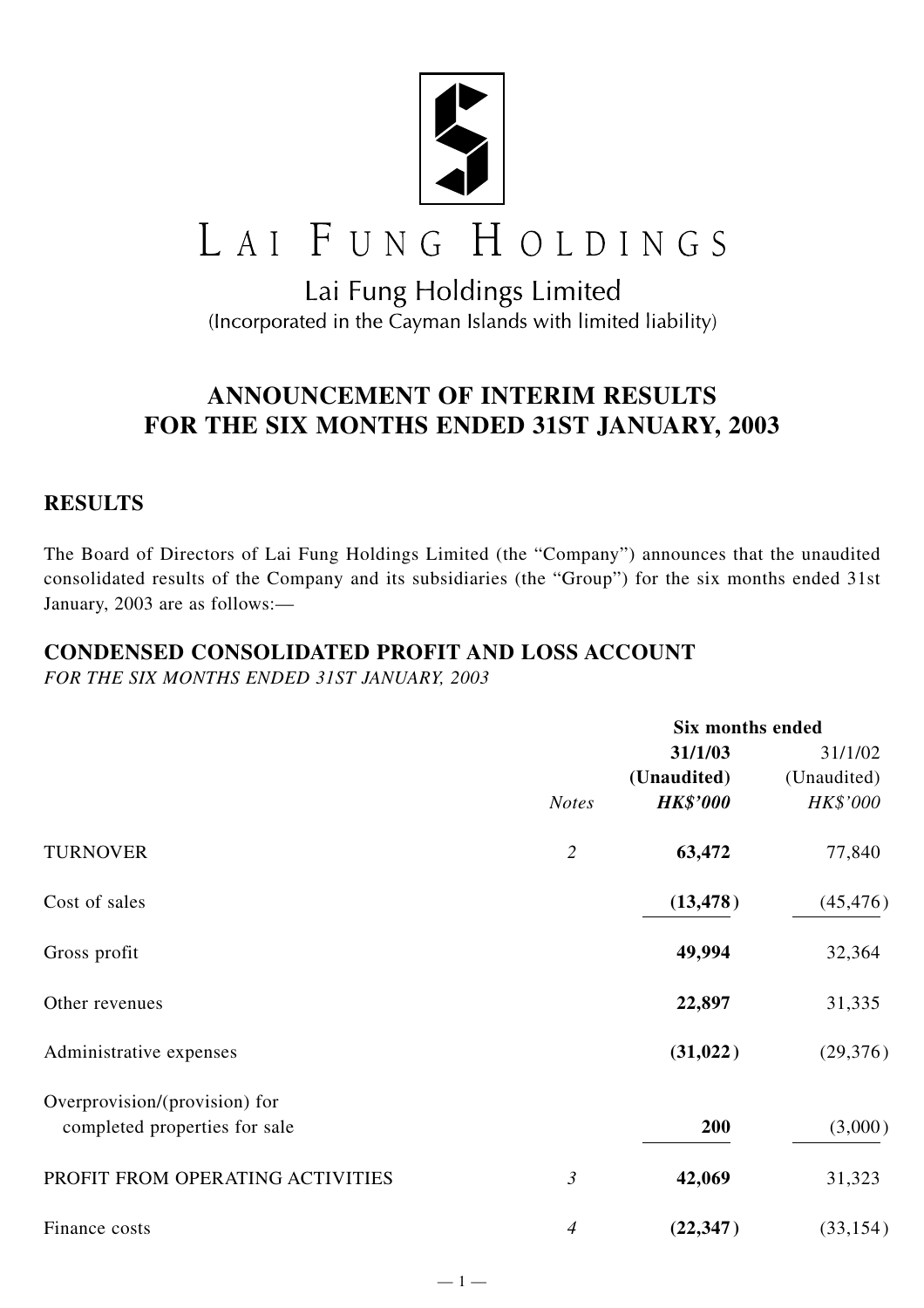| Share of losses of associates                                                     |   | (1,546)    | (10,312)               |
|-----------------------------------------------------------------------------------|---|------------|------------------------|
| Impairment loss in interest in<br>a jointly-controlled entity                     |   | (2,118)    |                        |
| PROFIT/(LOSS) BEFORE TAX                                                          |   | 16,058     | (12, 143)              |
| <b>TAX</b>                                                                        | 5 |            | 395                    |
| PROFIT/(LOSS) BEFORE<br><b>MINORITY INTERESTS</b>                                 |   | 16,058     | (11,748)               |
| Minority interests                                                                |   | (981)      | 1,336                  |
| NET PROFIT/(LOSS) FROM ORDINARY ACTIVITIES<br><b>ATTRIBUTABLE TO SHAREHOLDERS</b> |   | 15,077     | (10, 412)              |
| PROFIT/(LOSS) PER SHARE<br><b>Basic</b>                                           | 6 | 0.39 cents | $(0.34 \text{ cents})$ |
| Diluted                                                                           |   | N/A        | N/A                    |

# **CONDENSED CONSOLIDATED BALANCE SHEET**

*AS AT 31ST JANUARY, 2003*

|                                          |                | 31/1/03         | 31/7/02   |
|------------------------------------------|----------------|-----------------|-----------|
|                                          |                | (Unaudited)     | (Audited) |
|                                          | <b>Notes</b>   | <b>HK\$'000</b> | HK\$'000  |
| NON-CURRENT ASSETS                       |                |                 |           |
| Fixed assets                             |                | 49,871          | 50,280    |
| Investment properties                    |                | 2,952,400       | 2,952,400 |
| Properties under development             |                | 3,260,761       | 3,209,980 |
| Interests in associates                  |                | 608,238         | 599,908   |
| Interests in jointly-controlled entities |                | 3,000           | 5,118     |
| Negative goodwill                        | $\overline{7}$ | (28, 749)       |           |
|                                          |                | 6,845,521       | 6,817,686 |
| <b>CURRENT ASSETS</b>                    |                |                 |           |
| Completed properties for sale            |                | 15,474          | 16,555    |
| Debtors, deposits and prepayments        | 8              | 36,072          | 55,372    |
| Tax recoverable                          |                | 14,124          | 13,442    |
| Pledged bank balances                    |                | 6,070           | 11,698    |
| Cash and cash equivalents                |                | 135,884         | 96,284    |
|                                          |                | 207,624         | 193,351   |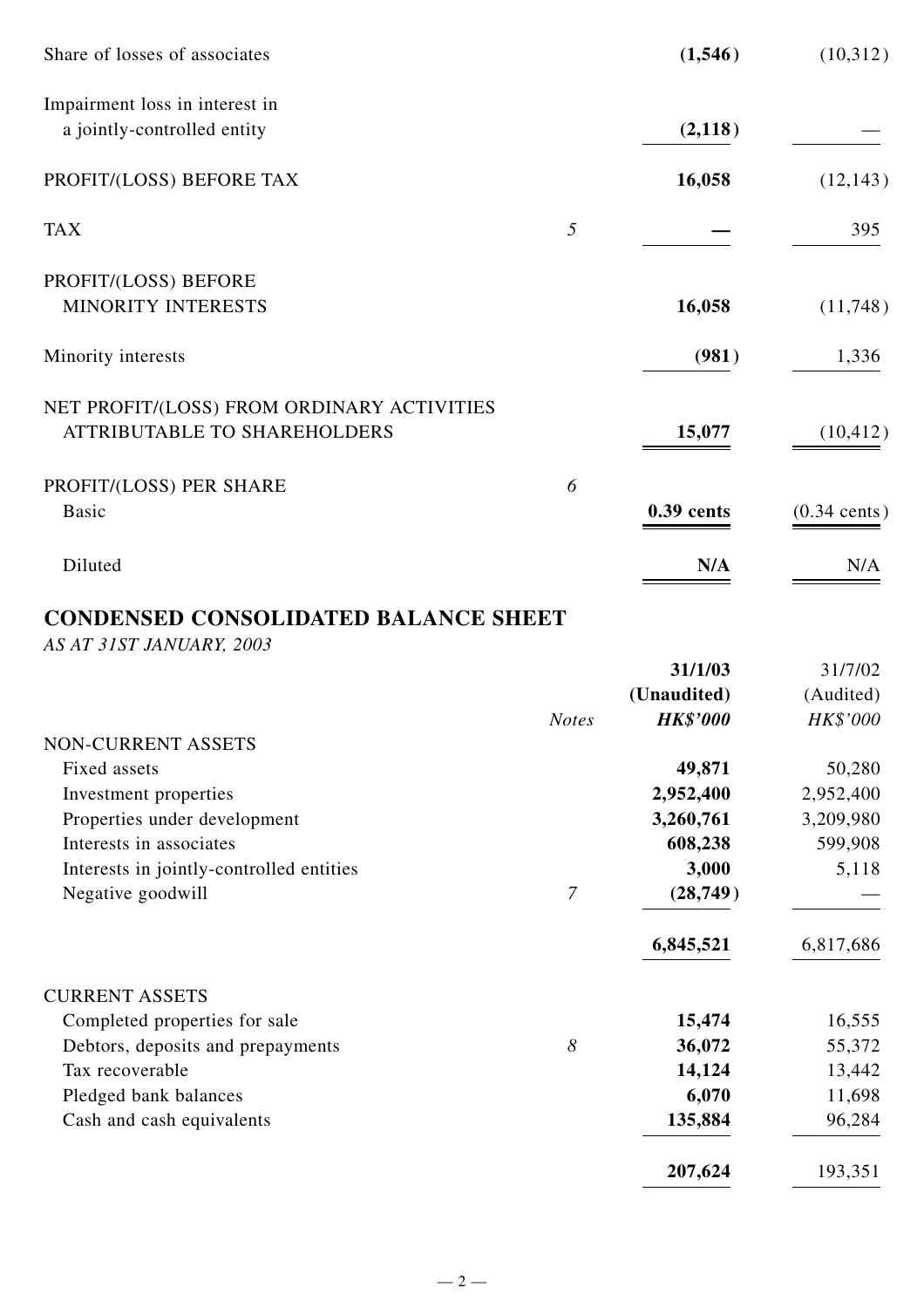| <b>CURRENT LIABILITIES</b>           |    |            |            |
|--------------------------------------|----|------------|------------|
| Interest-bearing bank loans, secured |    | 122,549    | 138,006    |
| Deposits received                    |    | 19,341     | 19,502     |
| Rental deposits received             |    | 10,649     | 10,455     |
| Creditors and accruals               | 9  | 218,371    | 227,425    |
| Loans from a substantial shareholder | 10 | 114,243    |            |
|                                      |    | 485,153    | 395,388    |
| NET CURRENT LIABILITIES              |    | (277, 529) | (202, 037) |
| <b>TOTAL ASSETS LESS</b>             |    |            |            |
| <b>CURRENT LIABILITIES</b>           |    | 6,567,992  | 6,615,649  |
| <b>NON-CURRENT LIABILITIES</b>       |    |            |            |
| Interest-bearing bank loans, secured |    | (900, 091) | (829, 445) |
| Loans from a substantial shareholder | 10 |            | (86, 886)  |
| Long-term rental deposits received   |    | (12, 178)  | (10, 735)  |
|                                      |    | (912, 269) | (927,066)  |
| MINORITY INTERESTS                   |    | (120, 879) | (165,085)  |
|                                      |    | 5,534,844  | 5,523,498  |
| <b>CAPITAL AND RESERVES</b>          |    |            |            |
| Issued capital                       | 11 | 383,853    | 383,853    |
| Reserves                             | 12 | 5,150,991  | 5,139,645  |
|                                      |    | 5,534,844  | 5,523,498  |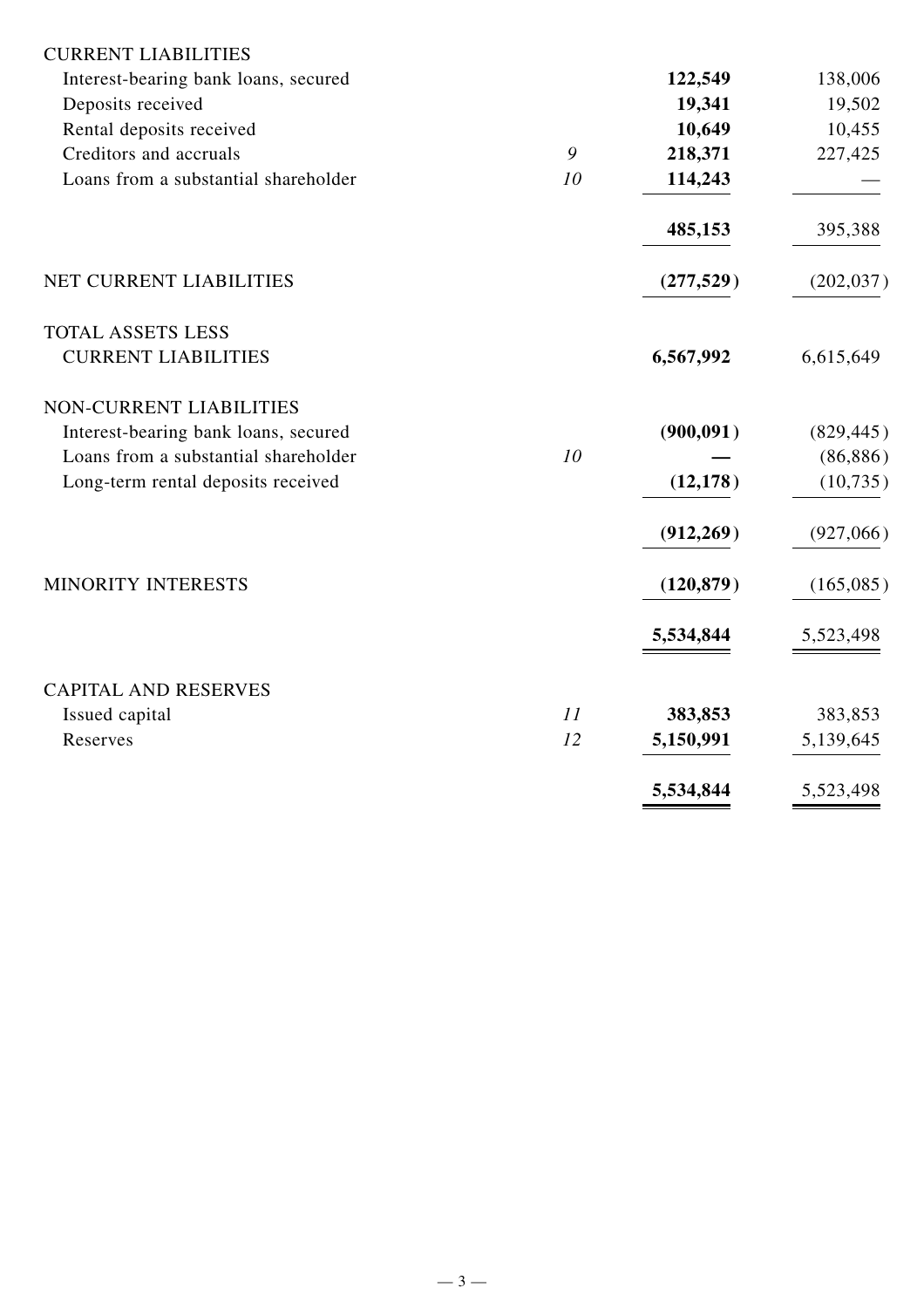#### *NOTES*

#### **1. PRINCIPAL ACCOUNTING POLICIES**

These unaudited condensed consolidated financial statements have been prepared under the historical cost convention except for the revaluation of investment properties and properties under development held for investment potential, and have been prepared in accordance with Statement of Standard Accounting Practice 25 (SSAP 25), "Interim financial reporting" issued by the Hong Kong Society of Accountants.

The accounting policies and basis of preparation used in the preparation of the interim financial statements are consistent with those adopted in the annual financial statements for the year ended 31st July 2002, except that the following new or revised Statements of Standard Accounting Practice ("SSAPs") which are effective for accounting period commencing on or after 1st January, 2002 are newly adopted in the preparation of the current period's unaudited condensed consolidated interim financial statements:

• SSAP1 (Revised) : "Presentation of financial statements" • SSAP11 (Revised) : "Foreign currency translation" • SSAP15 (Revised) : "Cash flow statements" • SSAP33 : "Discontinuing operations" SSAP34 : "Employee benefits"

These SSAPs prescribe new accounting measurement and disclosure practices. The major effects on the Group's accounting policies and on the amount disclosed in these interim financial statements of adopting these SSAPs, which have had a significant effect on the financial statements, are summarised as follows:

SSAP 1 (Revised) prescribes the basis for the presentation of financial statements and sets out guidelines for their structure and minimum requirements for the content thereof. The principal impact of the revision to this SSAP is that a condensed consolidated summary statement of changes in equity is now presented in place of the condensed consolidated statement of recognised gains and losses that was previously required.

SSAP 11 (Revised) prescribes the basis for the translation of foreign currency transactions in the financial statements. The principal impact of the revision of this SSAP on the condensed consolidated financial statements is that the profit and loss accounts of overseas subsidiaries, associates and jointly-controlled entities are translated to Hong Kong dollars at weighted average exchange rates for the period, whereas previously they were translated at the exchange rates ruling at the balance sheet date.

SSAP 15 (Revised) prescribes the revised format for the cash flow statement. The principal impact of the revision of this SSAP is that cash flows are now presented under three headings, cash flows from operating, investing and financing activities, rather than the five headings previously required. The format of the condensed consolidated cash flow statement have been revised in accordance with the new requirements. In addition, the cash flows of overseas subsidiaries are translated to Hong Kong dollars at the exchange rates at the dates of the transactions, or at an approximation thereto, whereas previously they were translated at the exchange rates ruling at the balance sheet date.

SSAP 34 prescribes the recognition and measurement criteria to apply to employee benefits, together with the required disclosures in respect thereof. The adoption of this SSAP has resulted in no material change to the previously adopted accounting treatments for employee benefits.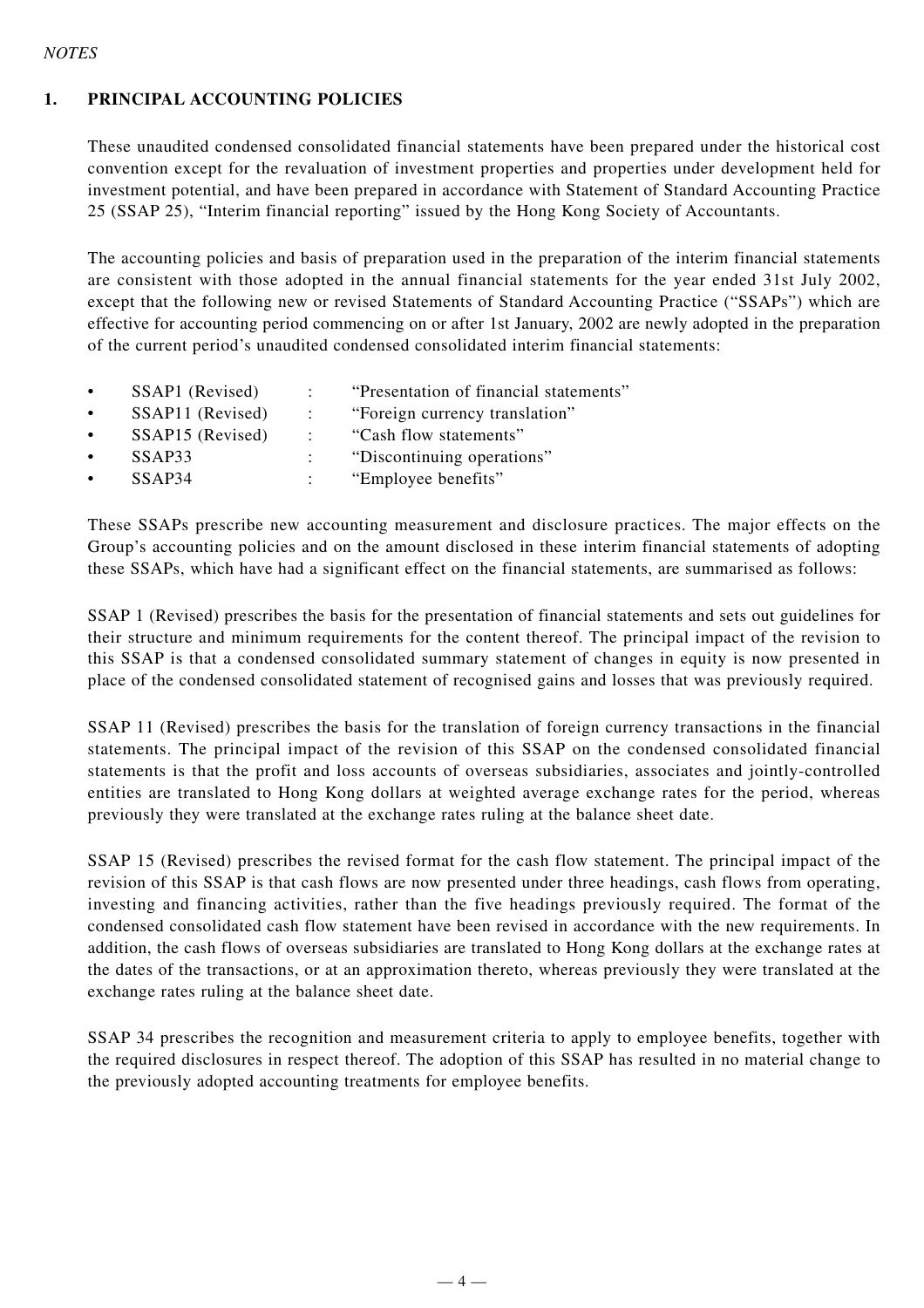#### **2. SEGMENT REVENUE AND RESULTS**

#### **Business segments**

#### **Group**

|                                         | <b>Property</b>                 |          | <b>Property</b><br>investment              |          | Consolidated                               |                         |
|-----------------------------------------|---------------------------------|----------|--------------------------------------------|----------|--------------------------------------------|-------------------------|
|                                         | development<br>Six months ended |          | Six months ended                           |          | Six months ended                           |                         |
|                                         | 31/1/03                         | 31/1/02  | 31/1/03                                    | 31/1/02  | 31/1/03                                    | 31/1/02                 |
|                                         | (Unaudited)                     |          |                                            |          |                                            |                         |
|                                         | <b>HK\$'000</b>                 | HK\$'000 | (Unaudited) (Unaudited)<br><b>HK\$'000</b> | HK\$'000 | (Unaudited) (Unaudited)<br><b>HK\$'000</b> | (Unaudited)<br>HK\$'000 |
| Segment revenue:                        |                                 |          |                                            |          |                                            |                         |
| Sales to external customers             | 1,167                           | 29,857   |                                            |          | 1,167                                      | 29,857                  |
| Rental income                           |                                 |          | 62,305                                     | 47,983   | 62,305                                     | 47,983                  |
| Other revenue                           |                                 | 1,846    | 11,920                                     | 10,185   | 11,920                                     | 12,031                  |
|                                         |                                 |          |                                            |          |                                            |                         |
| Total                                   | 1,167                           | 31,703   | 74,225                                     | 58,168   | 75,392                                     | 89,871                  |
| Segment results                         | (114)                           | (3,163)  | 37,034                                     | 23,451   | 36,920                                     | 20,288                  |
| Interest income                         |                                 |          |                                            |          | 10,977                                     | 19,304                  |
| Unallocated expenses                    |                                 |          |                                            |          | (6,028)                                    | (5,269)                 |
| Overprovision/(provision) for           |                                 |          |                                            |          |                                            |                         |
| completed properties for sale           | 200                             | (3,000)  |                                            |          | 200                                        | (3,000)                 |
| Profit from operating activities        |                                 |          |                                            |          | 42,069                                     | 31,323                  |
| Finance costs                           |                                 |          |                                            |          | (22, 347)                                  | (33, 154)               |
| Share of losses of associates           |                                 |          | (1,546)                                    | (10,312) | (1, 546)                                   | (10,312)                |
| Impairment loss in interest             |                                 |          |                                            |          |                                            |                         |
| in a jointly-controlled entity          | (2,118)                         |          |                                            |          | (2, 118)                                   |                         |
| Profit/(loss) before tax                |                                 |          |                                            |          | 16,058                                     | (12, 143)               |
| Tax                                     |                                 |          |                                            |          |                                            | 395                     |
| Profit/(loss) before                    |                                 |          |                                            |          |                                            |                         |
| minority interests                      |                                 |          |                                            |          | 16,058                                     | (11,748)                |
| Minority interests                      |                                 |          |                                            |          | (981)                                      | 1,336                   |
| Net profit/(loss) from ordinary         |                                 |          |                                            |          |                                            |                         |
| activities attributable to shareholders |                                 |          |                                            |          | 15,077                                     | (10, 412)               |

No geographical analysis is presented as over 90% of the Group's customers and assets are located in the Mainland China (the "PRC").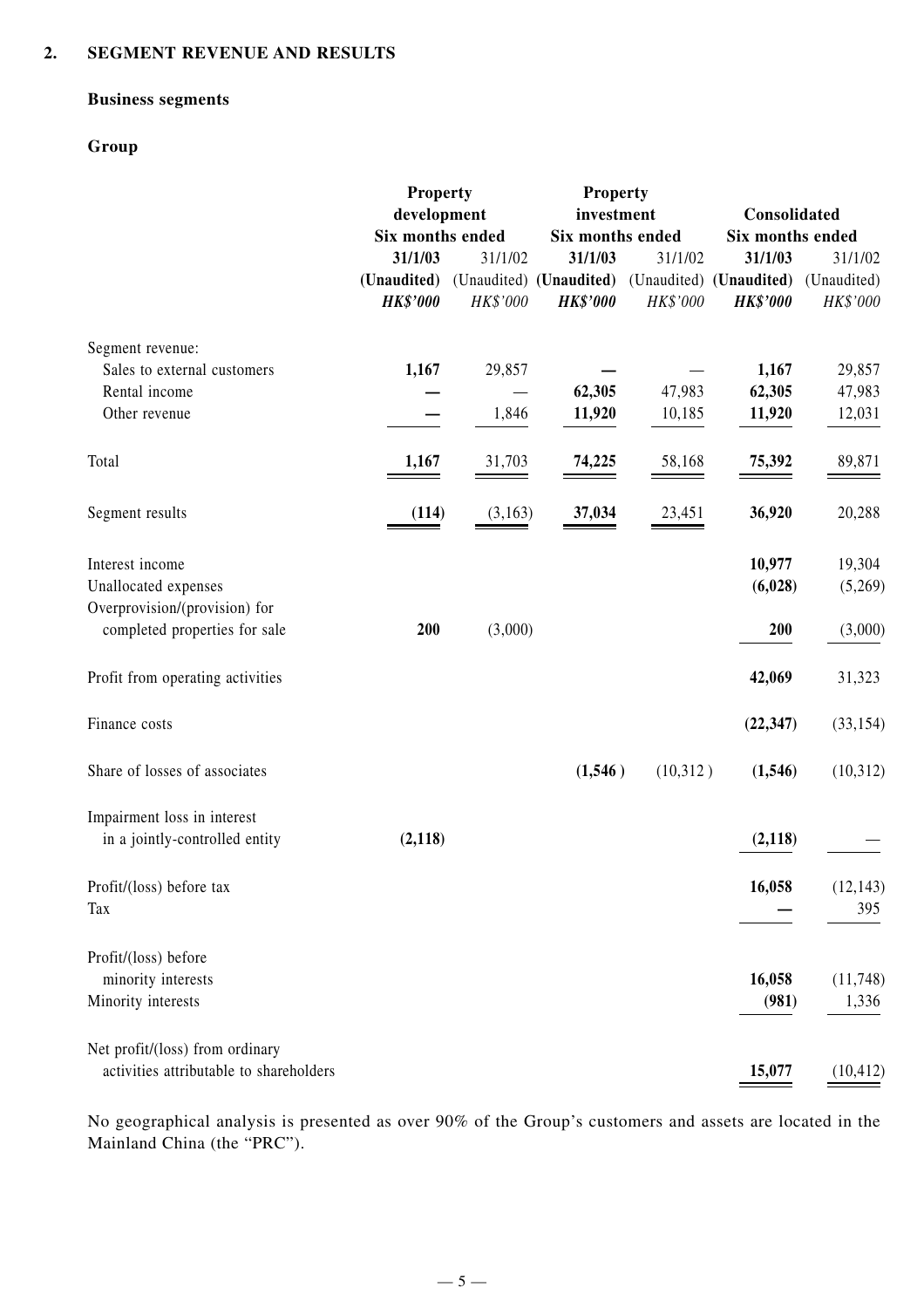#### **3. PROFIT FROM OPERATING ACTIVITIES**

|                                                             | Six months ended |             |
|-------------------------------------------------------------|------------------|-------------|
|                                                             | 31/1/03          | 31/1/02     |
|                                                             | (Unaudited)      | (Unaudited) |
|                                                             | <b>HK\$'000</b>  | HK\$'000    |
| This is arrived at after charging/(crediting):              |                  |             |
| Cost of completed properties developed for sale recognised* | 1,081            | 37,866      |
| Depreciation                                                | 1,584            | 893         |
| Amortisation of negative goodwill                           | (366)            |             |

*\* amount included overprovision for completed properties for sales to net realisable value of HK\$200,000 (six months ended 31st January, 2002: provision of HK\$3,000,000).*

#### **4. FINANCE COSTS**

|                                        | Six months ended |             |  |
|----------------------------------------|------------------|-------------|--|
|                                        | 31/1/03          | 31/1/02     |  |
|                                        | (Unaudited)      | (Unaudited) |  |
|                                        | <b>HK\$'000</b>  | HK\$'000    |  |
| Interest expenses on:                  |                  |             |  |
| Bank loans repayable within five years | 22,719           | 31,078      |  |
| Loans from a substantial shareholder   | 181              | 1,297       |  |
| Bank charges                           | 2,748            | 2,578       |  |
|                                        | 25,648           | 34,953      |  |
| Less:                                  |                  |             |  |
| Amounts capitalised in properties      |                  |             |  |
| under development                      | (3,301)          | (1,799)     |  |
|                                        | 22,347           | 33,154      |  |

#### **5. TAX**

No provision for Hong Kong profits tax has been made as the Group had no estimated assessable profits arising in Hong Kong during the period (six months ended 31st January 2002: Nil).

Taxes on profits assessable elsewhere have been calculated at the rates of tax prevailing in places in which the Group operates, based on existing legislation, interpretations and practices in respect thereof.

|                                                    |                 | Six months ended |
|----------------------------------------------------|-----------------|------------------|
|                                                    | 31/1/03         | 31/1/02          |
|                                                    | (Unaudited)     | (Unaudited)      |
|                                                    | <b>HK\$'000</b> | HK\$'000         |
| Overprovision of the PRC profits tax in prior year |                 | 395              |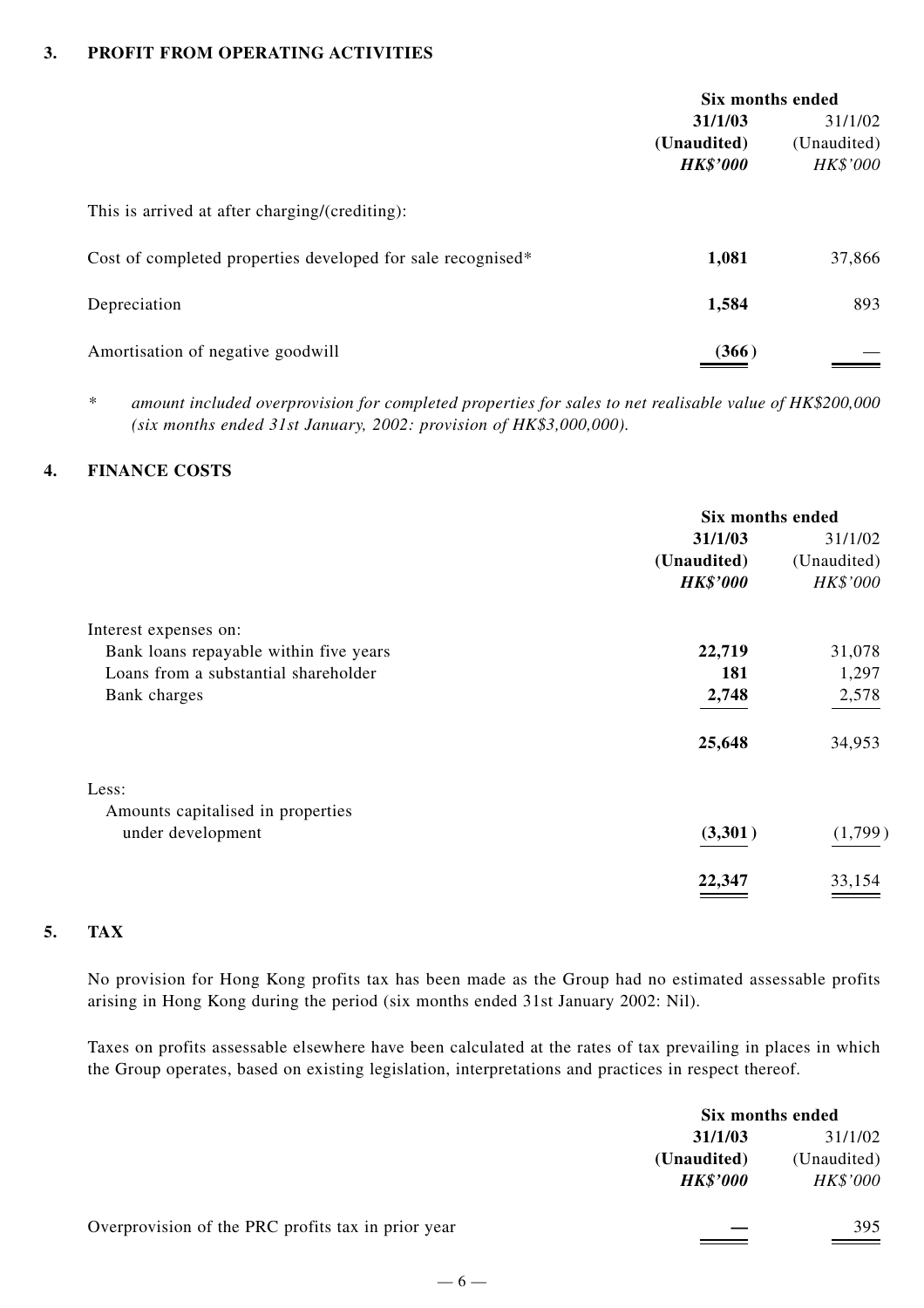#### **6. PROFIT/(LOSS) PER SHARE**

The calculation of basic profit/(loss) per share is based on the net profit from ordinary activities attributable to shareholders for the period of HK\$15,077,000 (six months ended 31st January, 2002: net loss of HK\$10,412,000), and the weighted average of 3,838,533,653 (six months ended 31st January, 2002:3,070,826,923) ordinary shares in issue during the period.

The diluted profit/(loss) per share for the six months ended 31st January 2003 and 2002 has not been shown because there were no potential ordinary shares outstanding during these periods.

#### **7. NEGATIVE GOODWILL**

|                                                                                     | 31/1/03<br>(Unaudited)<br><b>HK\$'000</b> |
|-------------------------------------------------------------------------------------|-------------------------------------------|
| Negative goodwill:<br>Arising on acquisition of additional interests                |                                           |
| in subsidiaries during the period and at end of period                              | 29,115                                    |
| Accumulated amortisation:<br>Amount provided during the period and at end of period | (366)                                     |
| Net book value                                                                      | 28,749                                    |

#### **8. DEBTORS, DEPOSITS AND PREPAYMENTS**

The credit terms of the Group range from 30 to 180 days. The ageing analysis of debtors as at 31st January, 2003 is as follows:

|                              | 31/1/03<br>(Unaudited)<br><b>HK\$'000</b> | 31/7/02<br>(Audited)<br>HK\$'000 |
|------------------------------|-------------------------------------------|----------------------------------|
| Amount not yet due           |                                           | 1,735                            |
| Overdue by 30 days           |                                           | 1,510                            |
| Overdue by 60 days           |                                           | 3,368                            |
| Overdue by 90 days           |                                           | 1,445                            |
| Overdue by more than 90 days | 18,105                                    | 23,724                           |
| Trade receivables            | 18,105                                    | 31,782                           |
| Deposits and prepayments     | 17,967                                    | 23,590                           |
| Total                        | 36,072                                    | 55,372                           |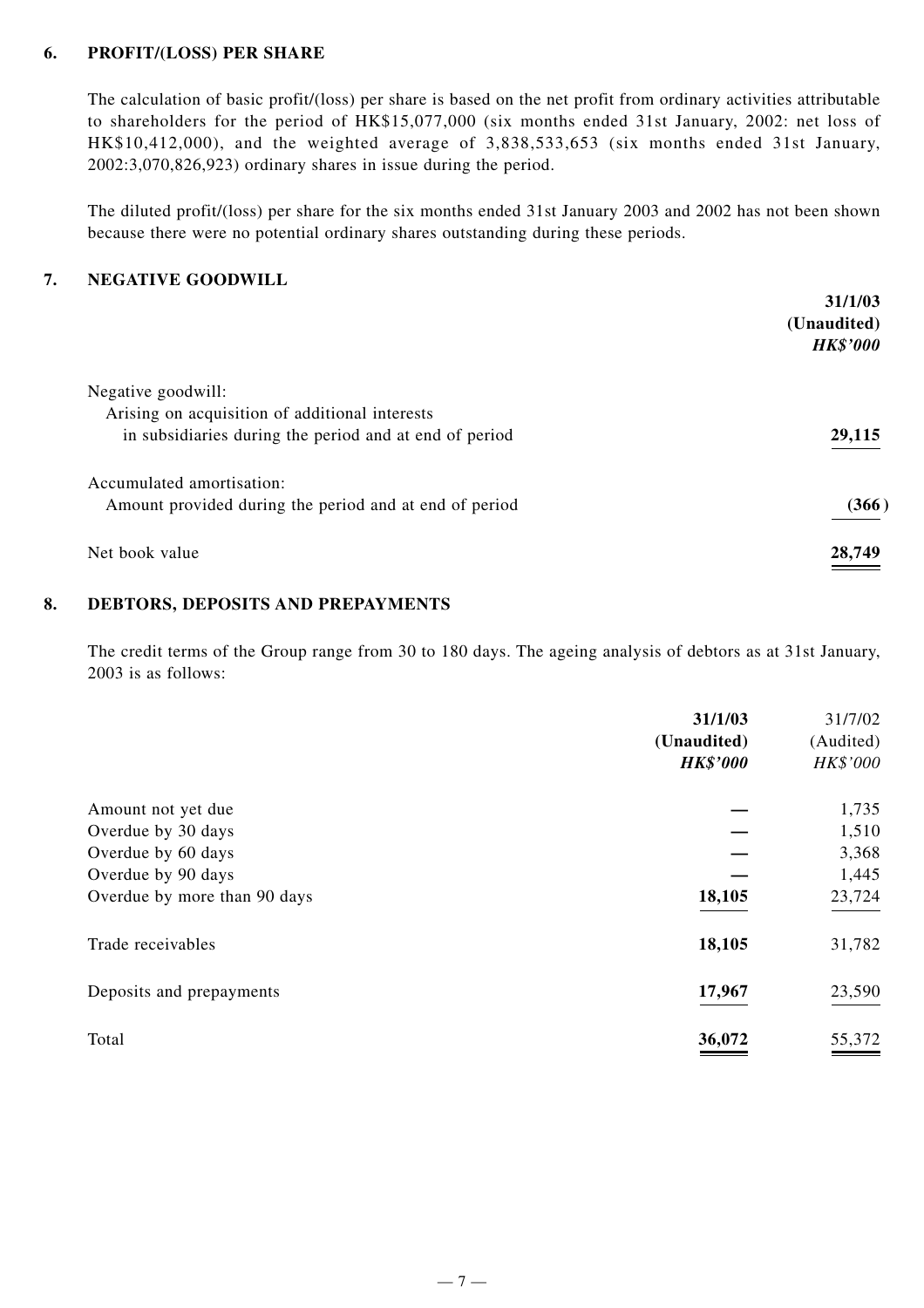#### **9. CREDITORS AND ACCRUALS**

The ageing analysis of creditors as at 31st January, 2003 is as follows:

|                              | 31/1/03<br>(Unaudited)<br><b>HK\$'000</b> | 31/7/02<br>(Audited)<br>HK\$'000 |
|------------------------------|-------------------------------------------|----------------------------------|
| Within 1 month               | 5,276                                     | 6,569                            |
| Between 1 to 3 months        | 145                                       | 167                              |
| Over 3 months                | 56,765                                    | 56,720                           |
| Trade payables               | 62,186                                    | 63,456                           |
| Accruals and other creditors | 156,185                                   | 163,969                          |
| Total                        | 218,371                                   | 227,425                          |

### **10. LOANS FROM A SUBSTANTIAL SHAREHOLDER**

The following loans were granted by a substantial shareholder to the Group:

|                                                                  | 31/1/03<br>(Unaudited)<br><b>HK\$'000</b> | 31/7/02<br>(Audited)<br>HK\$'000 |
|------------------------------------------------------------------|-------------------------------------------|----------------------------------|
| Interest-bearing at best lending rate quoted by a specified bank | 787                                       | 787                              |
| Interest-bearing at London Inter-Bank Offering rate              | 20,238                                    | 20,238                           |
| Interest-free                                                    | 93,218                                    | 65,861                           |
| Total                                                            | 114,243                                   | 86,886                           |

All the loans above are unsecured and repayable on or before 31st December, 2003.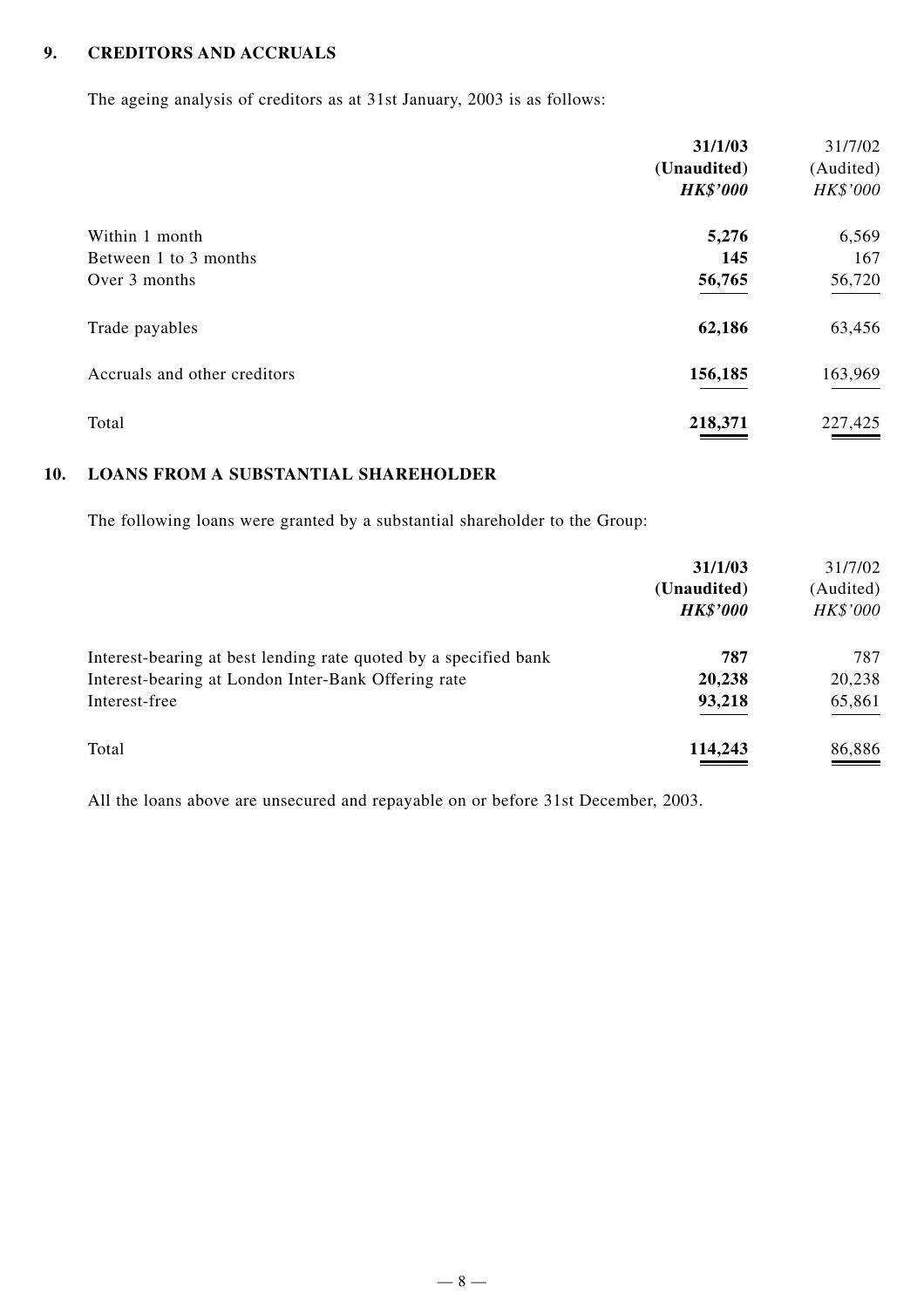#### **11. ISSUED CAPITAL**

|                                                           | <b>Number</b>     | Nominal        | <b>Number</b> | Nominal        |
|-----------------------------------------------------------|-------------------|----------------|---------------|----------------|
|                                                           | of shares         | value          | of shares     | Value          |
|                                                           | 31/1/03           | 31/1/03        | 31/7/02       | 31/7/02        |
|                                                           | (Unaudited)       | (Unaudited)    | (Audited)     | (Audited)      |
|                                                           | <i><b>000</b></i> | <b>HK\$000</b> | 000           | <b>HK\$000</b> |
| Authorised:<br>Ordinary share of HK\$0.10 each            | 7,000,000         | 700,000        | 7,000,000     | 700,000        |
| Issued and fully paid:<br>Ordinary share of HK\$0.10 each | 3,838,534         | 383,853        | 3,838,534     | 383,853        |

#### **12. RESERVES**

|                                                                                                                  | <b>Share</b><br>premium<br>account<br>HK\$'000 | <b>Exchange</b><br>fluctuation<br>reserve<br>HK\$'000 | Investment<br>properties<br>revaluation<br>reserve<br>HK\$'000 | <b>Properties</b><br>under<br>development<br>held for<br>investment<br>potential<br>revaluation<br>reserve<br>HK\$'000 | Capital<br>reserve<br>HK\$'000 | <b>Retained</b><br>profits/<br>(accumulated<br>losses)<br>HK\$'000 | <b>Total</b><br>HK\$'000             |
|------------------------------------------------------------------------------------------------------------------|------------------------------------------------|-------------------------------------------------------|----------------------------------------------------------------|------------------------------------------------------------------------------------------------------------------------|--------------------------------|--------------------------------------------------------------------|--------------------------------------|
| At 1st August 2002 (Audited)                                                                                     | 3,225,689                                      | 18,057                                                | 426,211                                                        | 1,376,016                                                                                                              | 181,292                        | (87,620)                                                           | 5,139,645                            |
| Exchange realignments:<br>Subsidiaries<br>Associates<br>Deficit on revaluation<br>Profit for the period retained |                                                | (680)<br>(15)                                         | (3,036)                                                        |                                                                                                                        |                                | 15,077                                                             | (680)<br>(15)<br>(3,036)<br>15,077   |
| At 31st January 2003<br>(Unaudited)                                                                              | 3,225,689                                      | 17,362                                                | 423,175                                                        | 1,376,016                                                                                                              | 181,292                        | (72, 543)                                                          | 5,150,991                            |
| Reserves retained by:<br>Company and subsidiaries<br>Associates<br>Jointly-controlled entities                   | 3,225,689                                      | 11,162<br>7,964<br>(1,764)                            | 423,175                                                        | 1,376,016                                                                                                              | 181,292                        | 122,491<br>(155, 416)<br>(39, 618)                                 | 5,339,825<br>(147, 452)<br>(41, 382) |
| At 31st January 2003 (Unaudited)                                                                                 | 3,225,689                                      | 17,362                                                | 423,175                                                        | 1,376,016                                                                                                              | 181,292                        | (72, 543)                                                          | 5,150,991                            |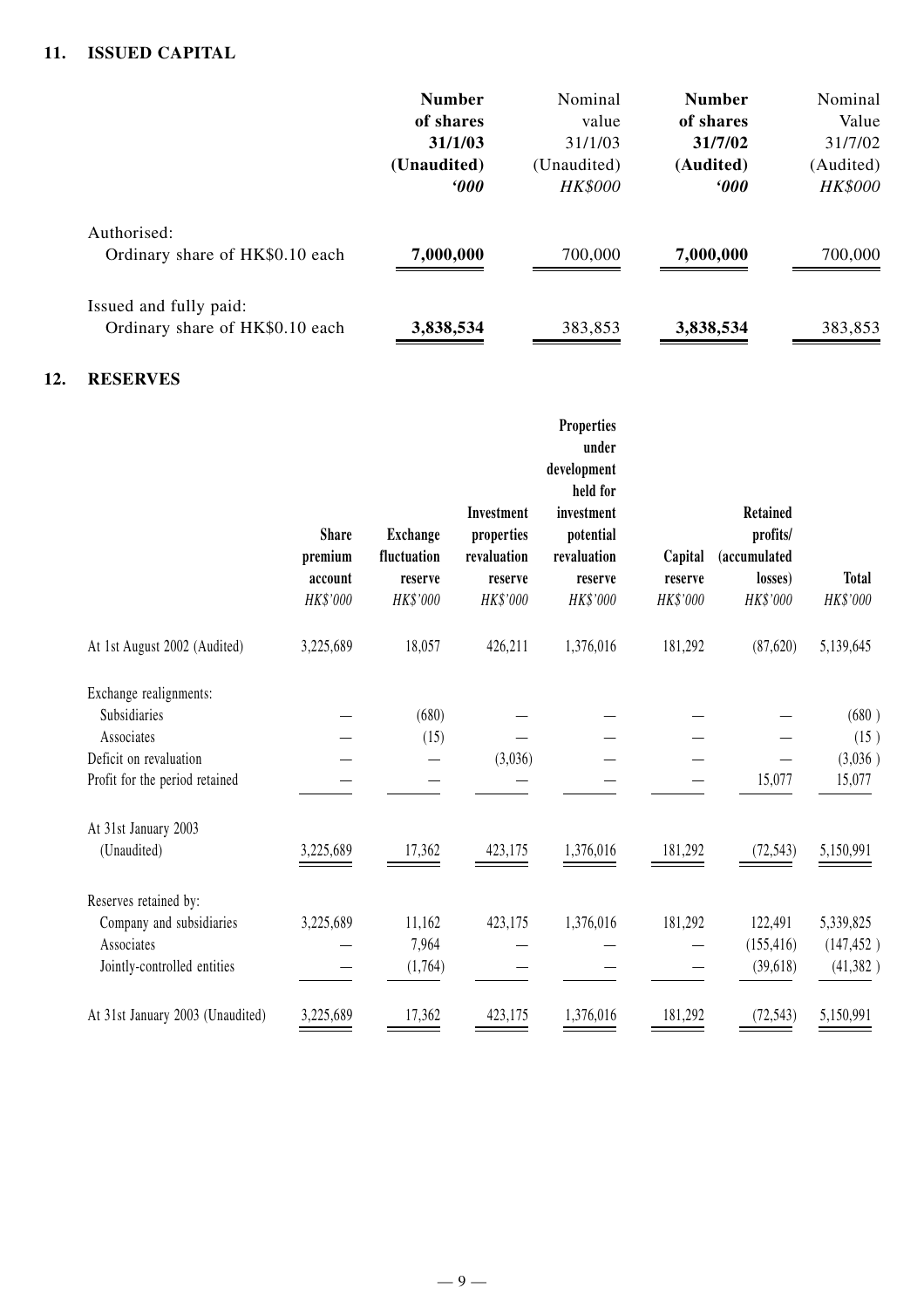#### **13. COMPARATIVE AMOUNTS**

As further explained in note 1 to the interim financial statements, due to the adoption of certain new and revised SSAPs during the current period, the accounting treatment and presentation of certain items in the interim financial statements have been revised to comply with the new requirements.

During the period, the directors considered it a fairer presentation to include in the cost of sales, certain costs incurred directly for the purpose of earning rental income which were classified as administrative expenses in previous years. Consequently, approximately HK\$11 million representing the aforesaid direct cost of rental income was reclassified from administrative expenses to cost of sales for the six months ended 31st January, 2002.

# **INTERIM DIVIDEND**

The Board of Directors does not recommend the payment of an interim dividend in respect of the six months ended 31st January, 2003. No interim dividend was declared in respect of the previous corresponding period.

# **MANAGEMENT DISCUSSION AND ANALYSIS**

#### **Business Review**

For the six months ended 31st January, 2003, the Group achieved a turnover of HK\$63,472,000 (2002:HK\$77,840,000) and recorded a profit from operating activities of HK\$42,069,000 (2002:HK\$31,323,000), representing a decrease of approximately 18% and an increase of approximately 34% respectively when compared with the previous corresponding period. The decrease in turnover was mainly attributable to the slowdown in sale of Phase II of Eastern Place in Guangzhou.

Despite the fall in turnover, the Group was able to increase the gross profit by 54% from HK\$32,364,000 in the previous corresponding period to HK\$49,994,000 in the period under review. The increment was due to the improvement in the occupancy of the offices, shopping arcades and service apartments of Hong Kong Plaza in Shanghai and the reduction of costs.

The performance of the Group for the period was still adversely affected by the performance, though to a smaller extent, of the associates and jointly-controlled entities. During the period, the share of losses of the associates and impairment loss in interest in a jointly-controlled entity amounted to HK\$1,546,000 (2002: HK\$10,312,000) and HK\$2,118,000 (2002: Nil), respectively.

At the same time, finance costs had been reduced to HK\$22,347,000 (2002: HK\$33,154,000) in the period under review as a result of the decrease in the interest rate and reduction of outstanding loan principal.

As a result, the Group achieved turnaround by recording a net profit from ordinary activities attributable to shareholders for the period of HK\$15,077,000 as compared with a net loss of HK\$10,412,000 for last period.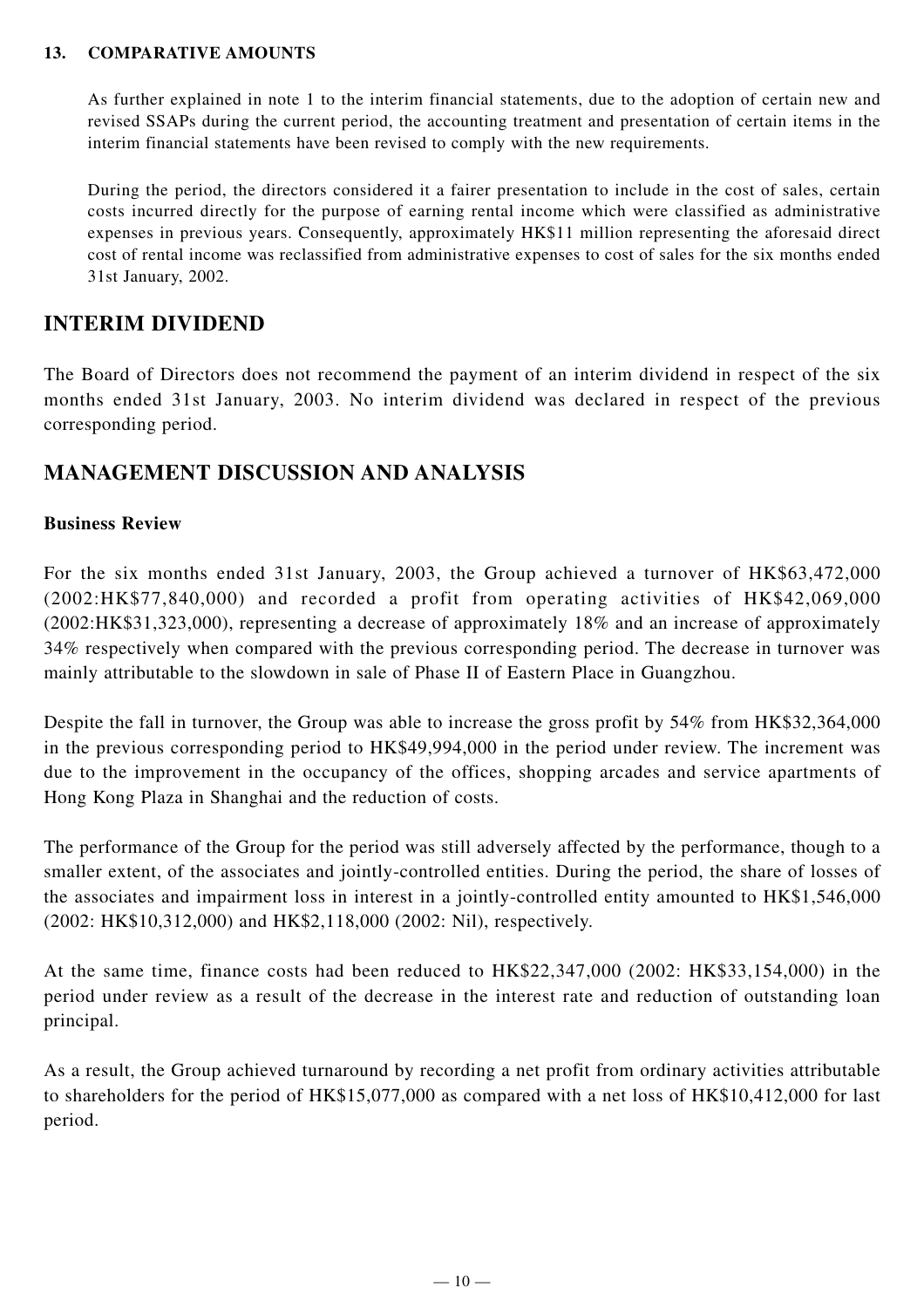# **Project Review**

The Group's flapship project in Shanghai — the Hong Kong Plaza — is situated at the prime Huaihaizhong Road in close proximity to Huangpi Road subway station. This twin-building complex offers a gross floor area of approximately 140,000 sq.m. and includes offices, shopping arcades and service apartments with extensive clubhouse facilities. With the continuous improvement in the rates and/or occupancy of thereof, rental contribution from the property continued to increase during the period under review. Some prestigious and sizable tenants, like Physical Fitness Centre, KFC, Zen and Cyber Mart, etc., have been opened in the shopping arcades.

Hai Xin Garden in Shanghai which is to be developed into a residential, service apartments and commercial complex, is located at the western part of the city of Shanghai and in the centre of the Changning district, traditionally one of the prime residential districts in Shanghai. The Group believes this development project will cater for the demand of the buyers who call for comfortable and fashionable home living environment. The construction work for the Phase I has been started and is scheduled to be completed in 2004.

Through years of planning and operations, Eastern Place has become a landmark residential community in Guangzhou. The project is located at Dongfeng Dong Lu in the Dong Shan District of Guangzhou and also near the two other major roads of Guangzhou — Huanshi Road East & Guangzhou Road. The total site area is approximately 60,000 sq.m. The Phase I & II, comprising 4 residential buildings, had already been completed and substantially sold. The luxurious residents' club house, Dong Feng Hui, was completed and started to provide services and facilities to the residents. The construction work of Phase  $III - 2$ residential buildings, coupled with additional deluxe facilities featuring a 50-meter swimming pool, tennis courts and golfing practice areas, etc., has been started and the pre-sales is expected to begin in late 2003.

Being recognised as a significant commercial project in Guangzhou, development activities of the Wuyuehua Shangye Guangchang is progressing smoothly. This project is located on Zhongshanwu Road and atop the Guangzhou Gongyuanqian subway station. It will provide approximately 35,000 sq.m. of office and commercial floors areas, as well as a 4-level basement of approximately 14,000 sq.m. earmarked for commercial and car park usage. The construction work is expected to be completed by 2003.

# **Capital Structure, Liquidity and Debt Maturity Profile**

The Group has diverse sources of financing comprising internal funds generated from the Group's business operations, bank borrowings on project basis and general bank loan facilities on secured basis.

As at 31st January, 2003, the Group had a gross borrowing (inclusive of the loan of HK\$114,243,000 loaned by Mr. Lim Por Yen) amounting to HK\$1,137 million (2002: HK\$1,054 million), representing an increase of HK\$83 million over that of the preceding financial year end. The consolidated net assets of the Group amounted to HK\$5,535 million (2002: HK\$5,523 million). The resultant debt to equity ratio was 0.21 (2002: 0.19).

During the period, the Group obtained additional unsecured loan of RMB28,834,000 from Mr. Lim Por Yen, a substantial shareholder of the Company. The aggregate outstanding balances of the loans from Mr. Lim as at 31st January, 2003 were HK\$114,243,000.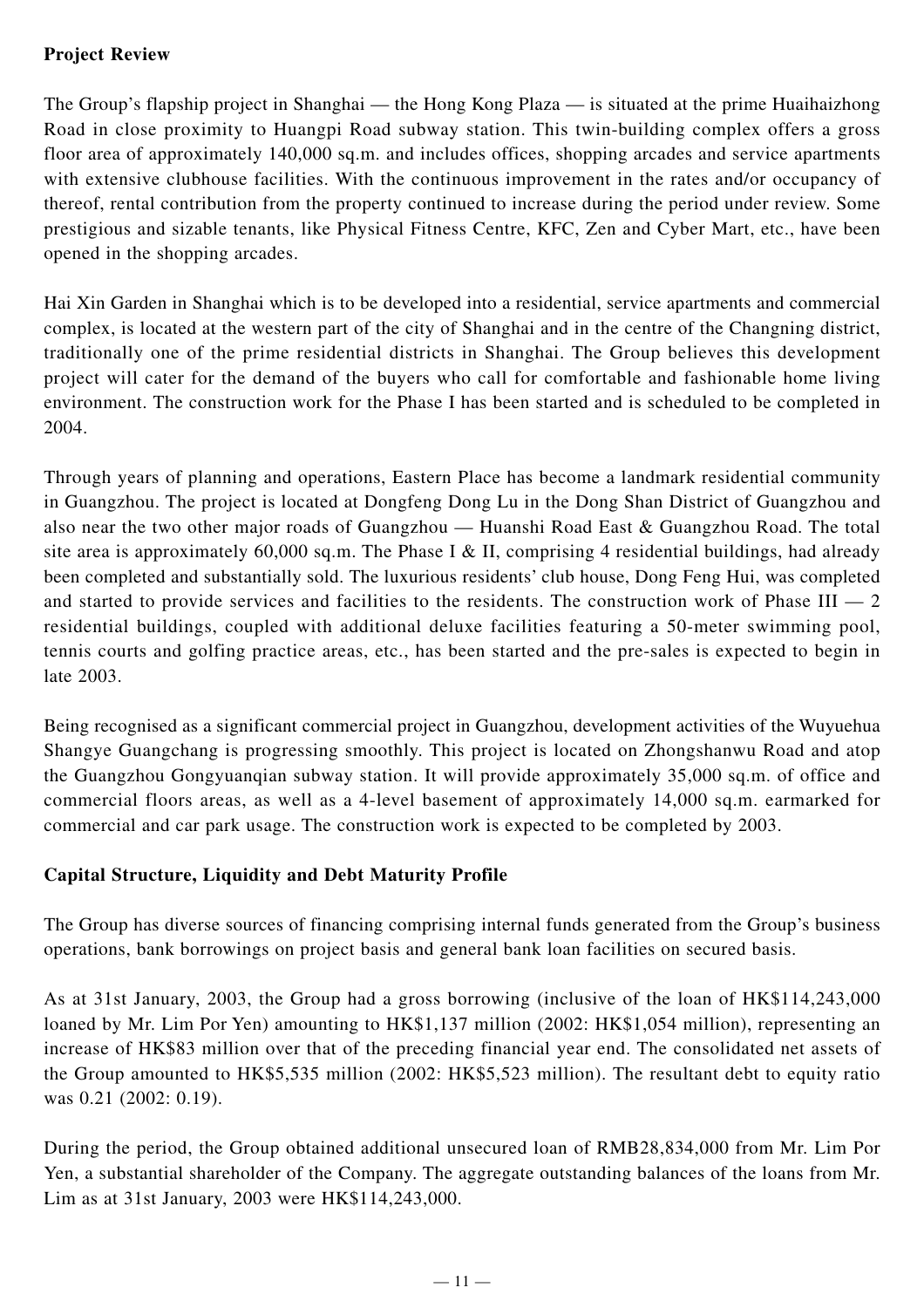Approximately 92% of the Group's gross borrowings were on a floating rate basis at the balance sheet date and the remaining 8% were interest-free. As at 31st January, 2003, approximately 35.8% of the Group's gross borrowings were denominated in Renminbi ("RMB"), 0.6% were denominated in Hong Kong dollars ("HKD") and 63.6% were denominated in the United States dollars ("USD").

The Group's monetary assets, loans, and transactions are principally denominated in HKD, RMB and the USD. As the exchange rate between HKD and the USD is pegged, together with the insignificant fluctuation in exchange rate between HKD and RMB, the Group believes its exposure to exchange rate risk is not material. It is not the present intention of the Group to seek to hedge its exposure to foreign exchange fluctuations involving the USD and RMB. However, the Group will constantly review the economic situation and its foreign exchange risk profile, and will consider appropriate hedging measures in the future as may be necessary.

The maturity profile of the Group's bank borrowings as at 31st January, 2003 was spread over a period of five years, with approximately 12% repayable within one year and 88% repayable between two to five years. Certain assets of the Group have been pledged to secure financing, including investment properties with carrying value amounting to approximately HK\$2,896 million and properties under development with carrying value amounting to approximately HK\$1,199 million, and bank balances amounting to approximately HK\$6 million at the balance sheet date.

With the cash held as at the balance sheet date as well as available banking facilities, and the improvement in the Group's operating activities, the Group has sufficient liquidity to finance orderly its existing and planned property development and other investment projects. The Group will consistently maintain a prudent financial policy.

On 7th March, 2003, the Company proposed to raise approximately HK\$76.77 million, before expenses, by way of a rights issue of 767,706,730 rights shares in the Company of HK\$0.10 each at the subscription price of HK\$0.10 per share, in the proportion of one rights share for every five existing shares held on 31st March, 2003 (the "Rights Issue"). Further details of the Rights Issue are included in the Company's Prospectus issued on 31st March, 2003.

# **Contingent Liabilities**

As a common practice in the Mainland China (the "PRC") for banks to provide mortgage financing to end-users, the bank will normally require the developer to provide buy-back guarantee to secure the due performance of the borrowers. The Company is currently providing buy-back guarantees to banks for granting mortgage loans to buyers of Hong Kong Plaza, Phase I and Phase II of Eastern Place. As the PRC property market is currently stable, the management does not expect such contingent liability to be crystallised.

# **Prospects**

The real estate markets in major cities in the PRC have experienced a reasonable recovery in the period under review as both residential and commercial rentals have exhibited a modest uptrend. Rental contributions from both Hong Kong Plaza in Shanghai and Tianhe Entertainment Plaza in Guangzhou, in which the Company has a 25% interest, should continue to improve. The envisaged pre-sale of Phase III of Eastern Place in Guangzhou is expected to have positive impact on the Group's turnover and profitability.